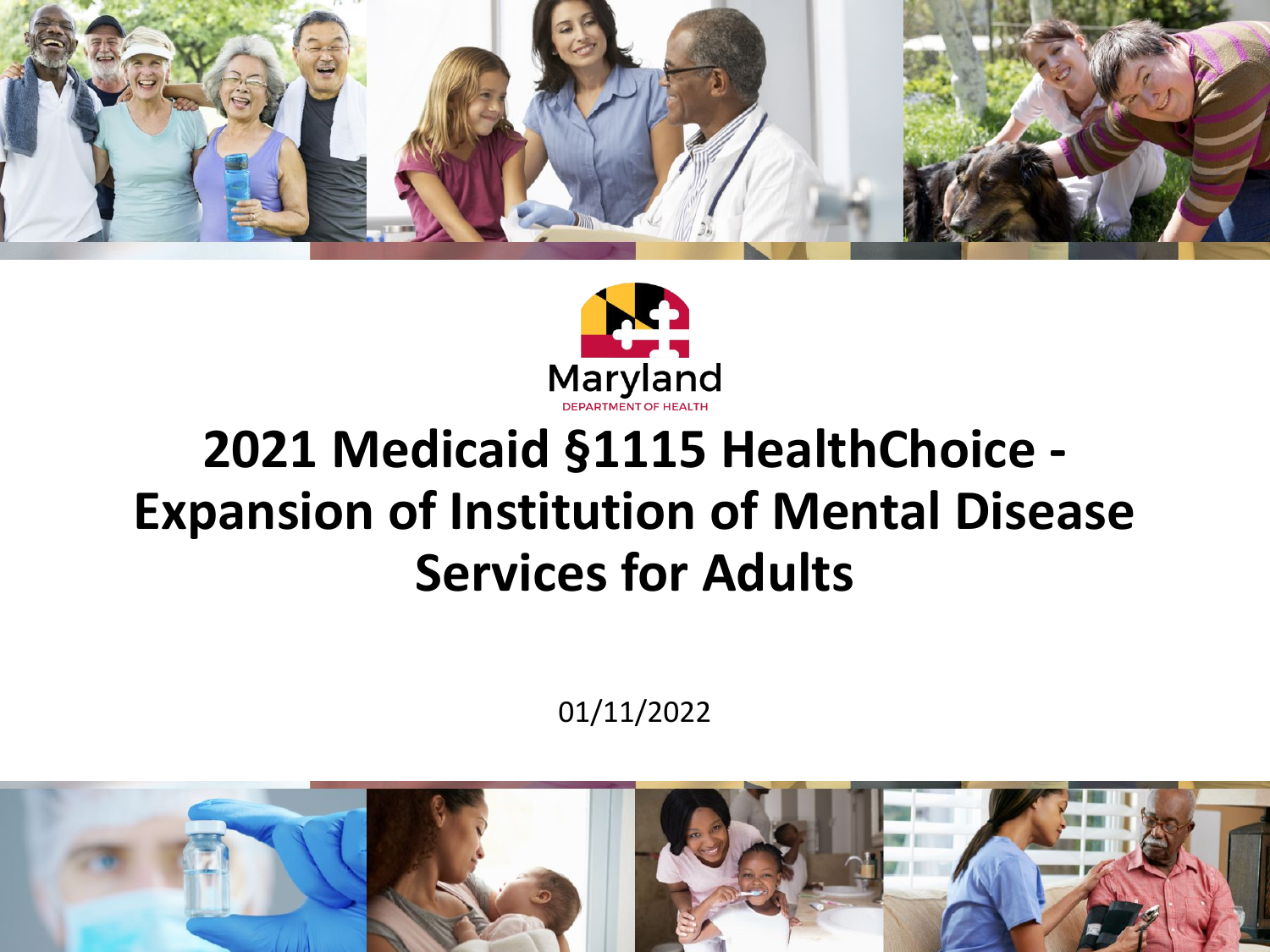# **1115 Waiver Approval Process**

- The full 1115 Waiver Renewal application is available here on the [main HealthChoice page.](https://mmcp.health.maryland.gov/Pages/1115-HealthChoice-Waiver-Renewal.aspx)
- The Department accepted comments on the Waiver Renewal from Tuesday, May 4, to Friday, June 4, 2021.
- The §1115 Waiver Renewal was submitted to CMS on June 30, 2021 and approved on December 14, 2021.
- Renewal period: January 1, 2022-December 31, 2026.
- The CMS approved Special Terms and Conditions are available on the [CMS website](https://www.medicaid.gov/Medicaid-CHIP-Program-Information/By-Topics/Waivers/1115/downloads/md/md-healthchoice-ca.pdf).

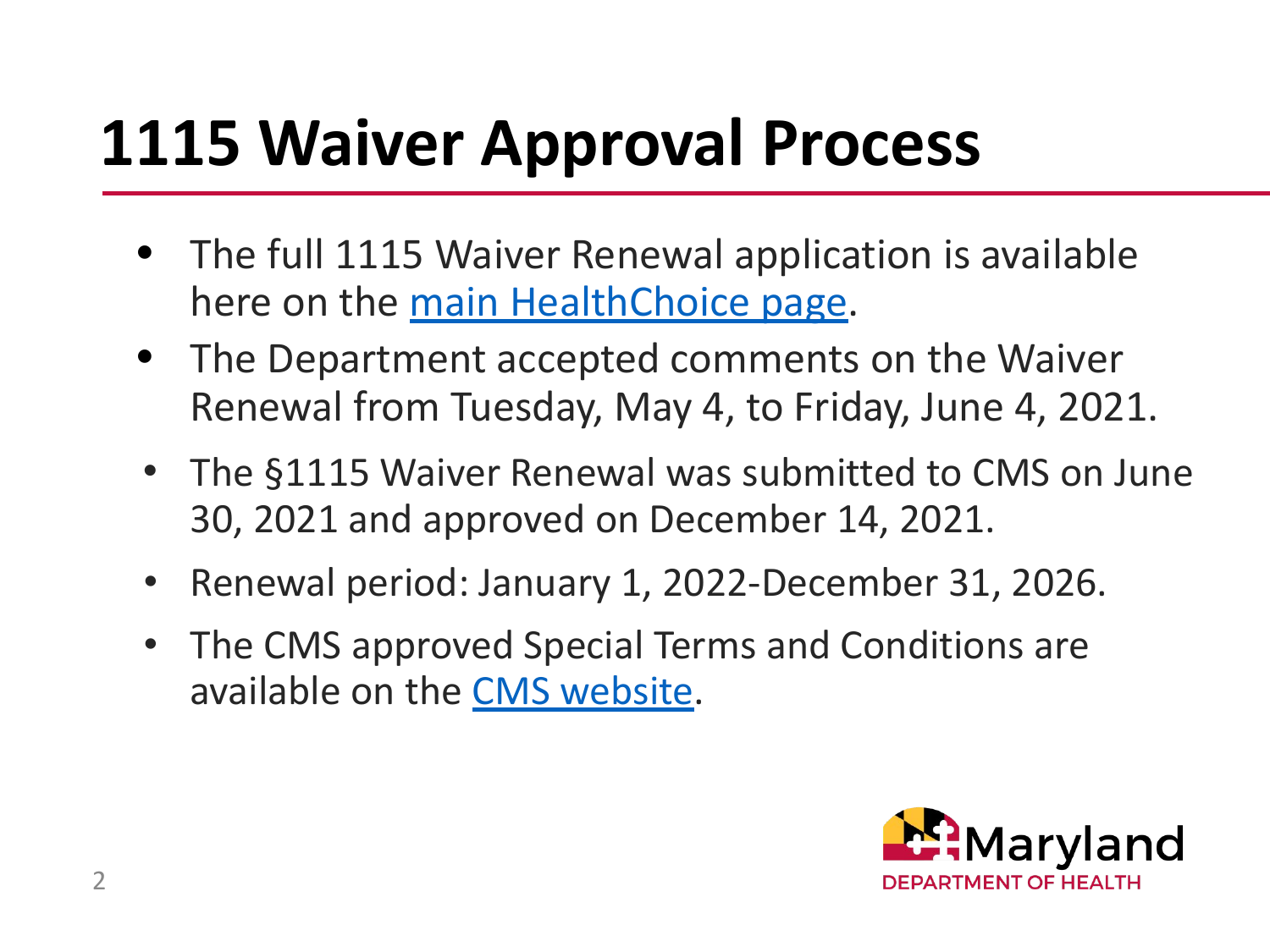#### **Coverage of Institutions of Mental Disease Services for Serious Mental Illness/Serious Emotional Disturbance (SMI/SED IMD)**

- •Included as a new initiative within the §1115 Waiver Renewal submitted to CMS in June 2021 and approved on December 14, 2021.
- Requested expenditure authority to cover IMD services to Medicaid adults aged 21 to 64 with a diagnosis of SED or SMI.
- Estimated 3,960 participants served annually.
- •Will cover short term stays based on medical necessity up to 60 days, with a statewide average length of stay of no more than 30 days.
	- No annual limit on number of discreet stays per individual.
- Coverage available when delivered by facilities located in Maryland or a contiguous state.

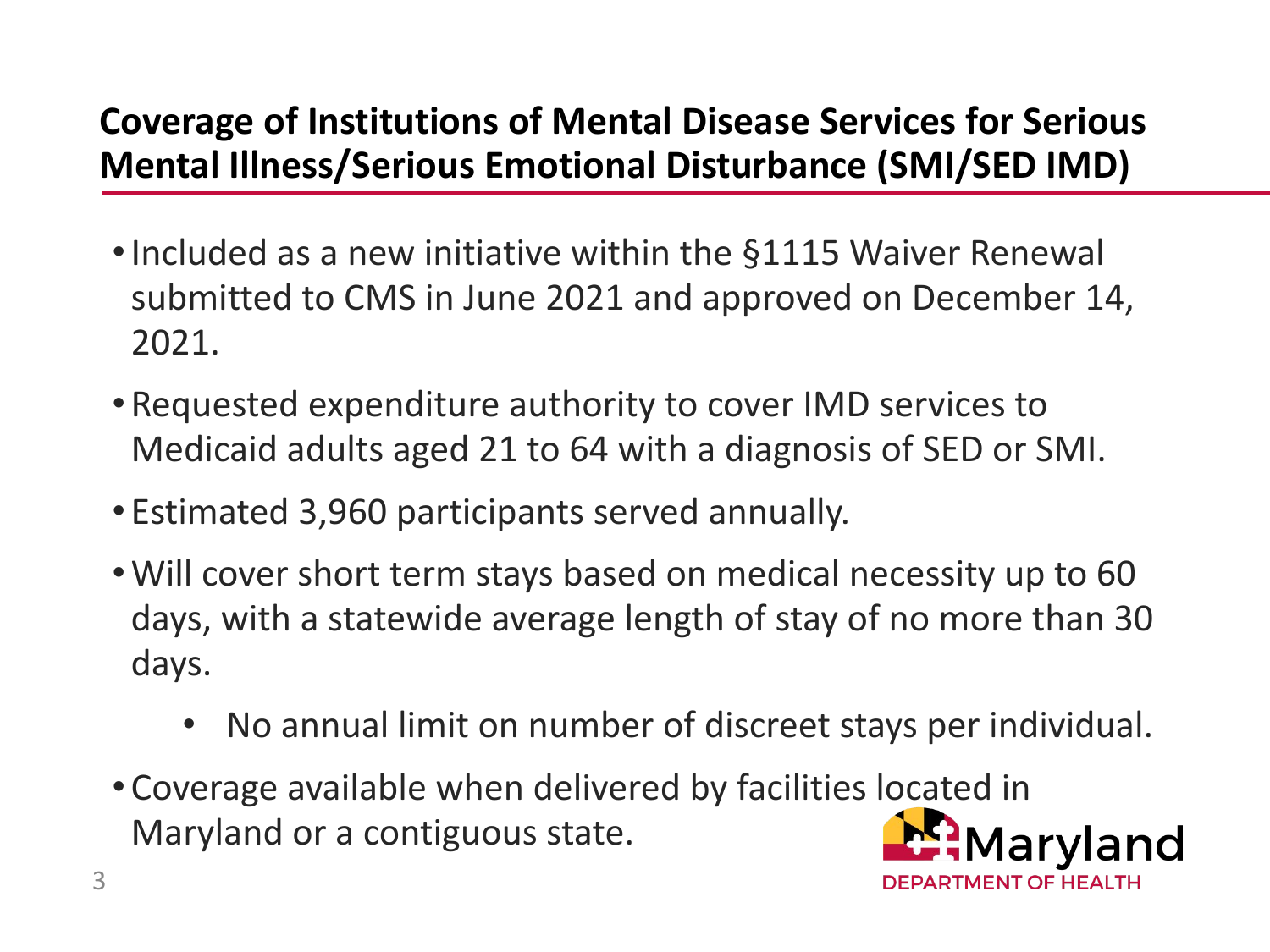## **Residential Treatment for Adults with Substance Use Disorder (SUD)**

- As part of the 2016 HealthChoice section 1115 renewal application, CMS authorized Maryland Medicaid to cover services in an IMD for adults aged 21 to 64 with an SUD diagnosis.
- CMS granted authority for this coverage to continue as part of the waiver renewal.
- The State has removed any caps on length of stays for SUD treatment in an IMD.
- CMS requires a statewide average length of stay of 30 days or less.